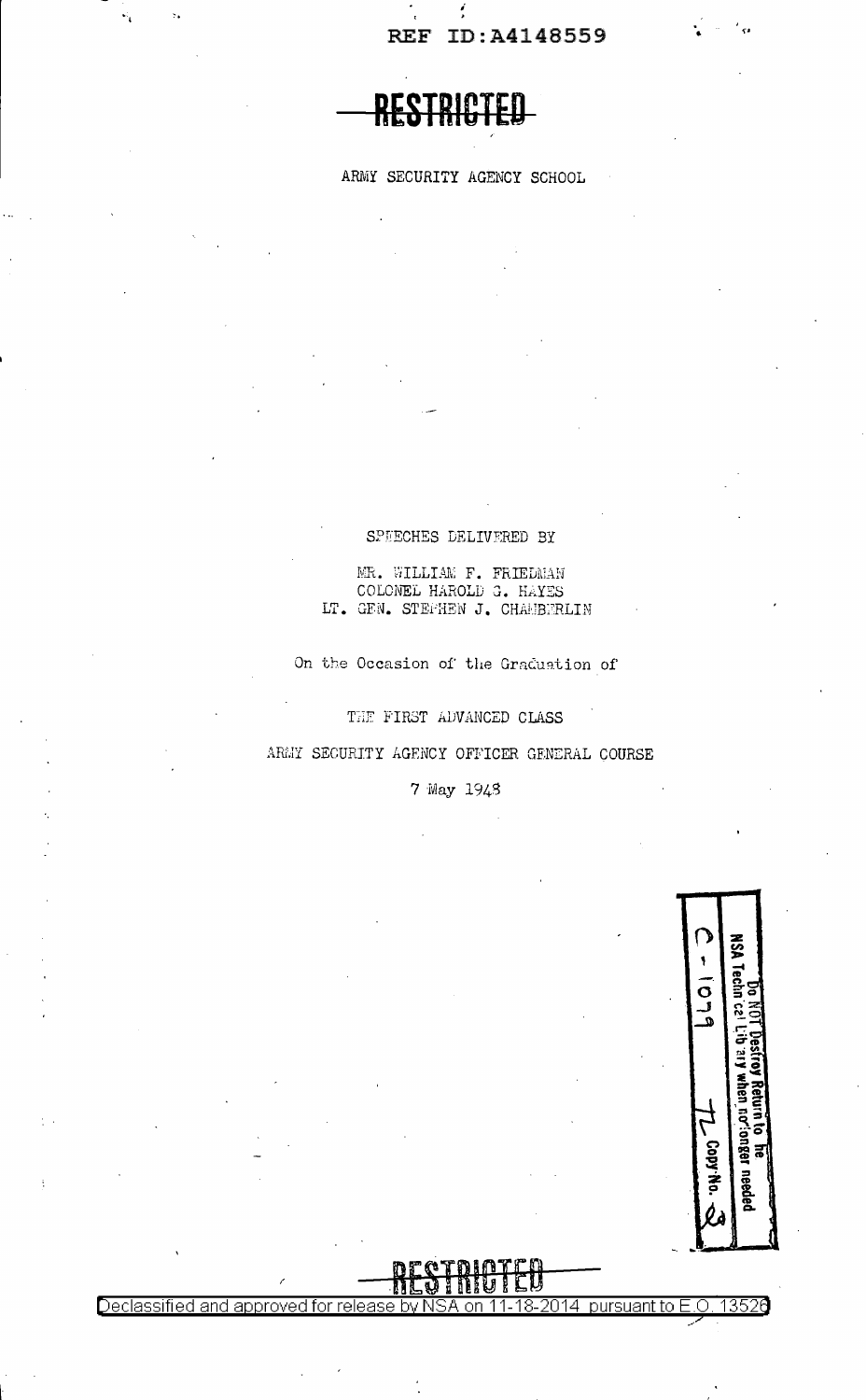## SPEECH GIVEN BY MR. FRIEDMAN

+A4148559

.. •·

<sup>I</sup>deem it a great honor and a rather unusual privilege to have been selected to say a few words of an introductory nature and to serve somewhat in the capacity of master of ceremonies this morning. I say that it is a great honor and a rather unusual privilege for two reasons. First, I feel honored because, as Colonel Hayes will explain to you presently, this is a somewhat historic occasion in the annals of the U. S. Army. It is the first graduation of its kind in the Army and, indeed, in the United States --- that is, it is a graduation wherein the graduation exercises of a school specializing in a field usually surrounded with so much secrecy are not being conducted at midnight in a pitch·black room. Also, it is the first graduation exercise of the Advanced Course in the Army Security Agency Officers School.

It is a rather unusual privilege, I feel, to have been selected for this honor, because it doesn't often happen that a man is so fortunate as to be permitted, by the Supreme Power who guides all our destinies, to live long enough to see a science and a school devoted to that science grow as I have seen them grow. Science, as we all know, moves very, very slowly. In the past few years, of course, there has been a great acceleration in the speed with which all sciences have been advancing, but in our field the advances have been exceptionally notable. And it is rather unusual for a man to see, in his own short life span, so remarkable and so large a segment of advancement occur as has occurred in the period from 1918 to 1943.

\

"·1 "•

Now I wish it were possible to indicate from this platform;. for the greater interest of our guests, some of the significant advances in cryptologic science which I have witnessed in my lifetime and which those who are graduating today have had the opportunity to study. But I am sure that all present appreciate the reasons why this is not possible. I find myself this morning in somewhat the same position I found myself in a dream I had the other night.

I dreamt that my call had come, and as I was being ferried across the River Styx, the chap who was running the  $#_{\mathcal{F}}$ , a. transport engineer whose nama in Greek mythology is Charon; asked to see a copy of my orders. I pulled out a copy from my briefcase and immediately became embarrassed. I felt as we all do in a dream which finds us nonchalnntly sauntering down the boulevard -- nonchalantly, that is, until we suddenly discover that we are minus certain necessary articles of apparel. For when I looked at what I was about to hand the ferryman as a true copy of my orders, I saw only a completely blank sheet of paper. This, however, did not seem to take Engineer Charon by surprise, for he proceeded at once to produce a bottle containing some chemical and a brush which he used to apply some of the liquid chemical and a brush which he used to apply some of the liquid to the blank sheet of poper. In a moment his face lit up and ho said: "Oh, yes, Friedman, I've been waiting for you. I know just where to take you." He ferried me then to a landing, where I debarked and found an imposing arched gateway into a thickly wooded park. By the gate was a simple sign stating: "This way to the HSA."

I immediately recognized that the SA stood for· Security Agency, but whether the H represented Heaven or Hell was not elear to me. I'm sorry to have to tell you that it never did become clear, for reasons which you will soon realize. However, I proceeded along a dark path in the direction indicated by an invisible hand, coming presently to the main gate of a reservation surrounded by a double fence. The guards at the gate

RESTAINTEN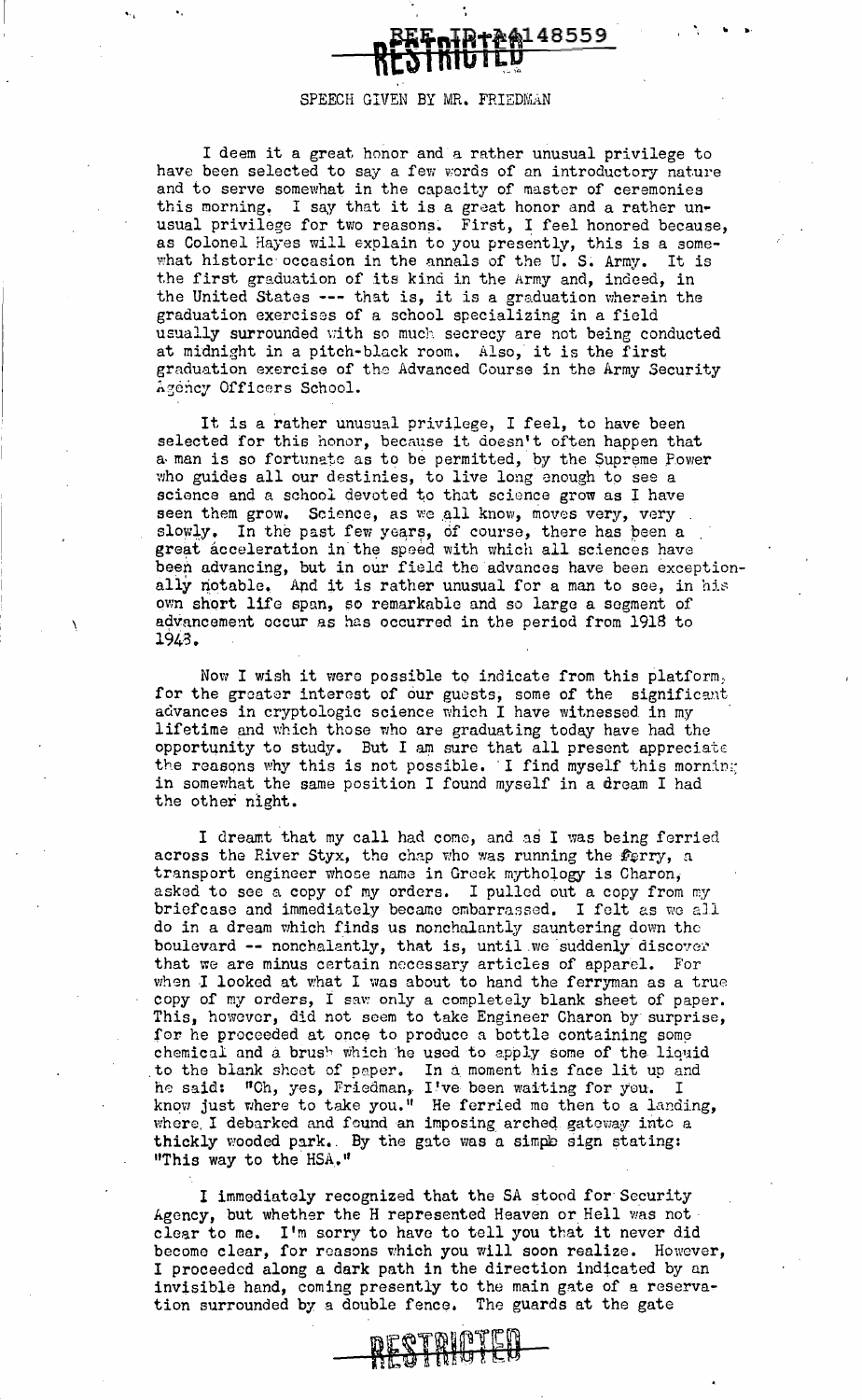## <u>regttoprith485</u>59 ilo i Iiia i Pr

required me to present another copy of my orders and the same chemical procedure there produced results which got me inside the enclosure. I reported to the proper authorities at Headquarters Building and was signed in without undue delay.

f: ...

I was thereupon sent to the Training School where I spent some weeks while the authorities went through the slow and complicated steps of obtaining for me a cryptographic clearance comprisated seeps of cotaning for me a cryptographic created and a loyalty check. I can't and won't attempt to tell you what I learnt in the Training School; one thing I did not learn, however, was what the H in the HSA stood for. None of the other trainees know, either; and the instructors, when asked, gave answers that were very ambiguous, or else they were in secret language, the key to which they held back. In due course, I received a certain type of badge. It had my photo, name, date of birth, serial number and MOS-9600 H. I now was ready for my first job assignment. A guide took me into a building which I could see was divided into large and small rooms, and because of my special badge I was allowed to wander at will.

In one of the large rooms I saw a number of groups of people each intent on what appeared to be the same task, --or was it pleasure? -- namely, rolling dice. "Aha," I thought, "The H must stand for Heaven. I'm going to like this place." So I sauntered casually toward a rather small group and stood behind one of the players, to do a little kibitzing. To my astonishment I began to recognize some of the players. A famous mathematician named Bernoulli, kneeling on the floor, was rolling the bones; Trithemius, Porta, Cardan, Viete, Kasiski, Bazeries, tho Marquis de Viaris, and other famous cryptographers, all on their knees, were absorbed in watching the results. I will not attempt to duplicate the language used by Bernoulli to accompany the throwing of tho dice or that used by the others who were watching; maybe I didn't understand because it was all in a special kind of secret language. But curiously enough, the procedings were not very rapid. In fact, after each throw Bernoulli called out the results to a scribe who was sitting at a desk off a little to one side and who recorded them in tabular form in a large book.

I went over to the scribe who turned out to be Poisson. and asked him: "What's cooking?" "Can't you see," he replied without looking up, "We are messing up the laws of probability to confound the students of the Army Security Agency Officers School on Earth?" Then he looked up, gave me a searching glance, and asked: "Who are you and how did you get in here?" With some embarrassmont I found that my badge had somehow become hidden behind my beard. I hastily pulled the badge out from behind the shrubbery and displayed it. He took one look at it, read my name slowly, hopped down from his stool, rushed over to the group, and exclaimed: "Friedman's reported in for duty -- you know, the one they call 'Uncle Willie' at the ASA." Trithemius stroked his whisters solemnly and said: "Friedman, ch? Wasn't he the fellow who gave the first cryptologic course, in 1918, and then lived on for thirty years to help with the 1948 course? He's just the fellow we're looking for. Maybe he's the one who will tell us at least somothing about the new developments that have turned up in those thirty years. It's developments that have turned up in those thirty years. a terrific job to find out anything at all about the ASA -they're all so security-conscious! Front and forward, Friedman, and tell us all about it." With some fear I replied: "I can't! I took a solemn oath not to tell; and besides, an Executive Order doesn't permit it." "Executive Order,' exclaimed Trithemius, "Whose Executive Order?" 'A Presidential Executive Order," I replied. Trithemius reached for the telephone, dialed zero and soon began speaking. "There's a chap here named Friedman who has just reported in from Earth. I've ordered him to tell us what's been going on at the Army **RESTRIGTED** 

2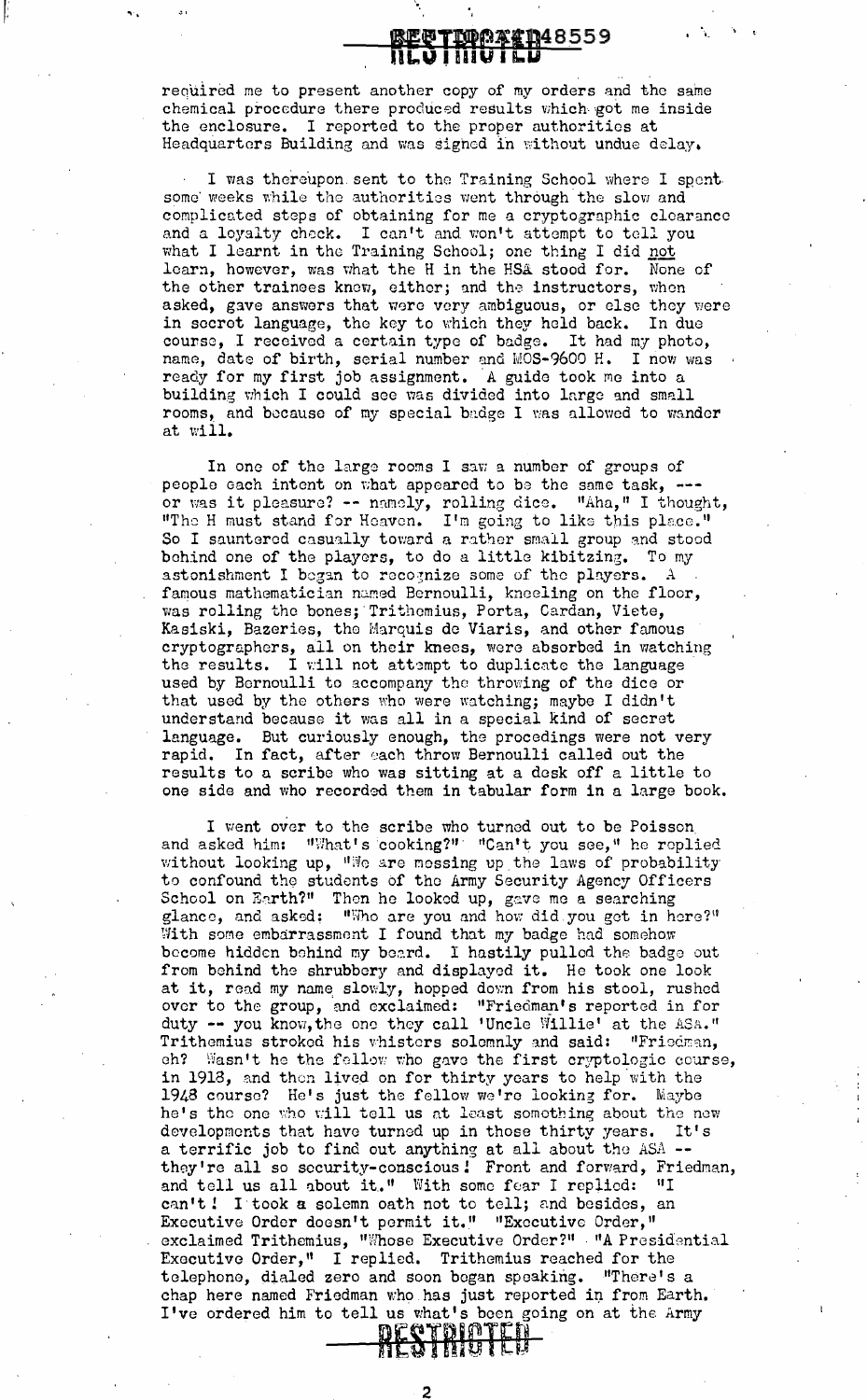Security Agency for tho past thirty years and he refuses to talk. Says he's under a special secrecy oath and besides, he says, there's now a Presidential Executive Order against it." He listened for a few seconds, hung up tho receiver, turned to me and said: "The Chief of the HSA has authorized me to say that in case you won't talk of your own volition and the rest of us fail to get you to talk, two things are going to happen. First, as a special punishment, you will be assigned the job of expunging from every single book on cryptanalysis -- most, especially from your own -- all such phrases as 'It is obvious that' and similar nonsense. Second, he's going to hold up beginning immediately, all appropriations for the Departments of Wine, Women and Song <sup>1</sup> The threat of such dire consequences and the fact that the whole group became so menacing in its demeanor towards me awoke me. Indeed, I awoke with great fright. That's why I never found out what the H in HSA stood for, or to which echelon of the Hereafter the HSA was attached.

Today, as I said before, I find myself in a somewhat similar position of not being able to tell you in what respects our science and our School curricula have progressed, and I'm in a bit of a fright as to the ire of those in the audience who had hoped to learn something about what our graduates have been doing or have learned. I hope, however, that they will not hold it against me or against any of the other speakers this morning if we sidestep and walk gingerly around the subject. As I said before, I only wish we could tell you some details, because the story is really quite impressive; but we can't. You will have to take our word for it that the officers who graduate today from the Advanced Course of the Army Security Agency Officers School have indeed qualified themselves for the certificates which they are about to receive. By diligence and hard work, many hours of study, considerable perspiration and, I imagine, some profanity, they acquired the necessary knowledge to fit them to carry out certain important duties for which we hope the Army Security Agency Officers School has properly prepared them.

It is now my pleasure to introduce to you the next speaker, Colonel Harold G. Hayes, Chief of the Army Security Agency, who will tell you something of the background of the Army Security Agency Officers School. He hardly needs any introduction, but for the benefit of some of our visitors, I feel it desirable to indicate a bit about his own background.

Colonel Hayes was born in Pittsburgh, Pennsylvania in 1907. In 1929 he graduated from the United States Military Academy and was commissioned in the Signal Corps. His assignment to duty in our field of activities began in 1938, when he became a student in the Signal Intelligence School. Ever since that time his service in this field has been uninterrupted. In fact, it is interesting to note that he has the longest period *of*  assignment to this type of duty of any officer of the Regular Army. In 1942, in London, Colonel Hayes was assigned to the Planning Staff for the North African invasion and remained assigned as a member of the Staff of Allied Force Headquarters until February, 1944, when he returned to duty in Washington, D. C. He was appointed Chief, Army Security Agency on J. April 1946. He has been awarded the Legion of Merit with Oak Leaf Cluster, and has been designated as an Honorary Officer, Crder of the British Empire. His distinguished career in the military service is matched only by his equally distinguished extracurricular career on the golf course, he being the.champion golfer of the Army Security Agency, including all continental and overseas stations thereof. It gives me great pleasure to present Colonel Hayes.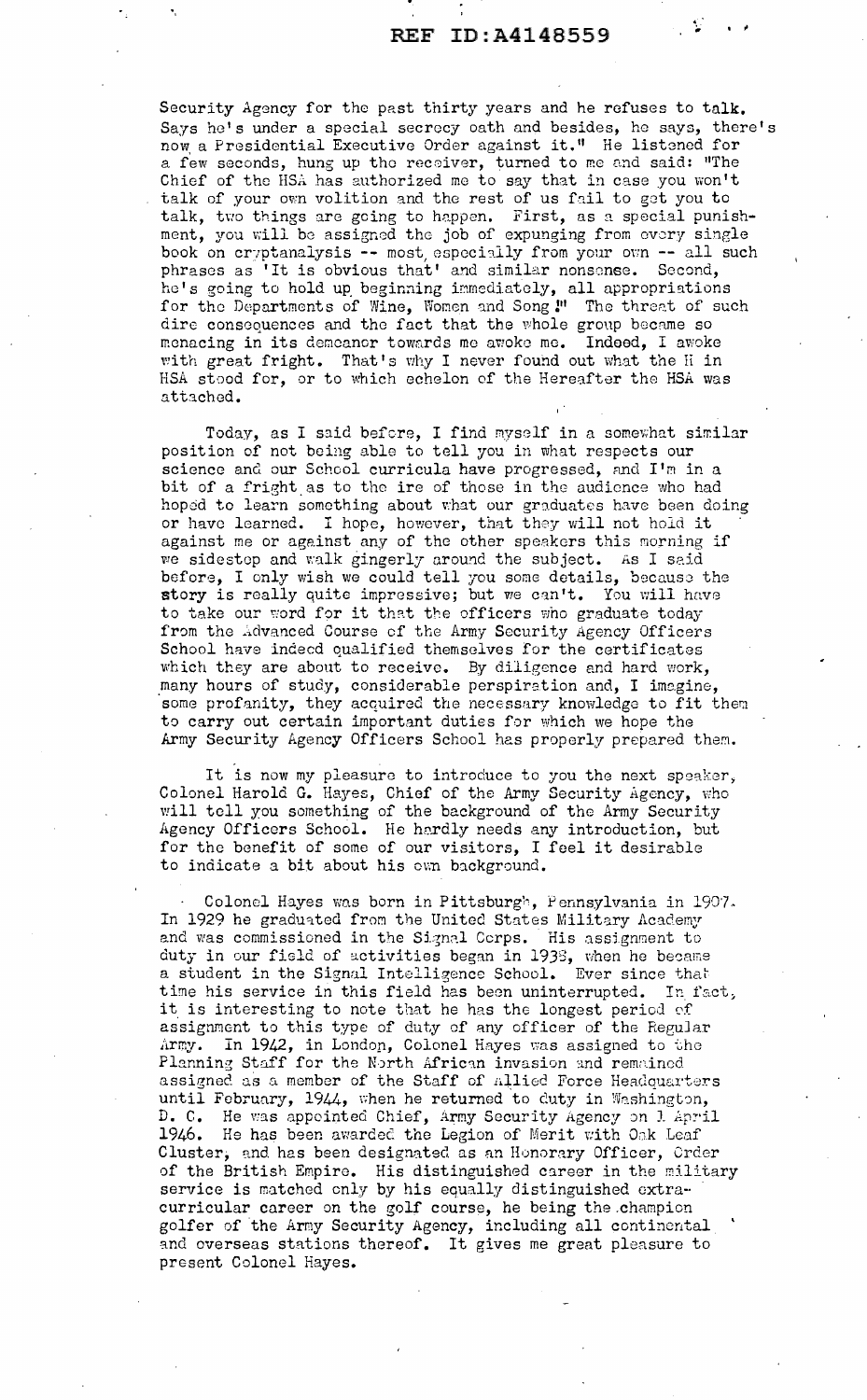## SPEECH GIVEN BY COLONEL HAYES

I.

The Signal Intelligence School was established by Mr. Friedman in 1931 and remained his responsibility for four years. Mr. Friedman was at that time Civilian-in-Charge of the Signal Intelligence Service, the training offered in the School was completely integrated and well-coordinated with operations.

The instruction given in the early days of the School, though it consisted principally of cryptanalysis, was *as* comprehensive as· it needed to be, considering the relatively simple operational procedures at that time. ·

As originally planned, the course was to last for one year and one student was to take the course each year. But the first class, consisting of 1st Lt. Mark Rhoads, recommended that a second year be added in order to provide more thorough training than could be accomplished in a single year. This plan was adopted, and, beginning in September 1932 there were two members of the student body, a junior member and a senior member. The junior member was 1st Lt. W. Preston Corderman, who later (from 1943 to 1946) became Chief of the Signal Security Agency. In September 1934 Lt. Corderman relieved Mr. Friedman as instructor of the Signal Intelligence School, and thereafter it became the practice to give one of the students who had completed the twoyear course a tour of duty is Officer-in-Charge and chief instructor of the School. Lt. Corderman had as his student Lt. Harrod G. Miller, Signal Corps, who is now a Colonel and President of the Signal Corps Board at Fort Monmouth.

The arrangement by which one student would enter each year. to study along with a second-year student was abolished in 1936 in favor of a plan which would permit two students to begin the course together. This would make it possible to cover more problems in the.course since the pick and shovel work could be shared and two minds were better than one in making the educated guesses upon which success depends.

In August 1936 Captain Miller, as Officer-in-Charge of the Signal Intelligence School, began the instruction of the first pair of students to study the course concurrently. One of these officers was lst Lt. (later Colonel) George A. Bicher, who became Chief of the Signal Intelligence Service in the European Theater of Operations, and later still the Deputy Chief of the Army Security Agency. He is with us today. The other student was lst Lt. Charles Brundy Brown, Signal Corps, who is now a colonal on duty with the Joint Chiefs of Staff organization in the Pentagon.

Between August 1938 and June 1940 the student body of the Signal Intelligence School was composed of 1st Lt. Joe C. Sherr and myself. Captain Bicher was our instructor. Lt. Sherr served as a major under General MacArthur in the Philippines. He was evacuated from Bataan and, as a colonel served as Chief of the Signal Intelligence Service in the Southwest Pacific Area. In 1943 Colonel Sherr was killed while en route to the United States in a transport plane. We were the last students to complete the two-year course of the Signal Intelligence School. The two students who followed us were Captain (now Colonel) Harol? Doud, who later became Chief of the Allied Translator and Interpreter Service in the Pacific area, and lst Lt. (new Colonel) Earle  $F$ . Cook, who later became Chief, ASA Europe. I was the instructor. We began working in August 1940, but the course had to be discontinued within a few months because of the pressure of work and the need to make use of the students in operations.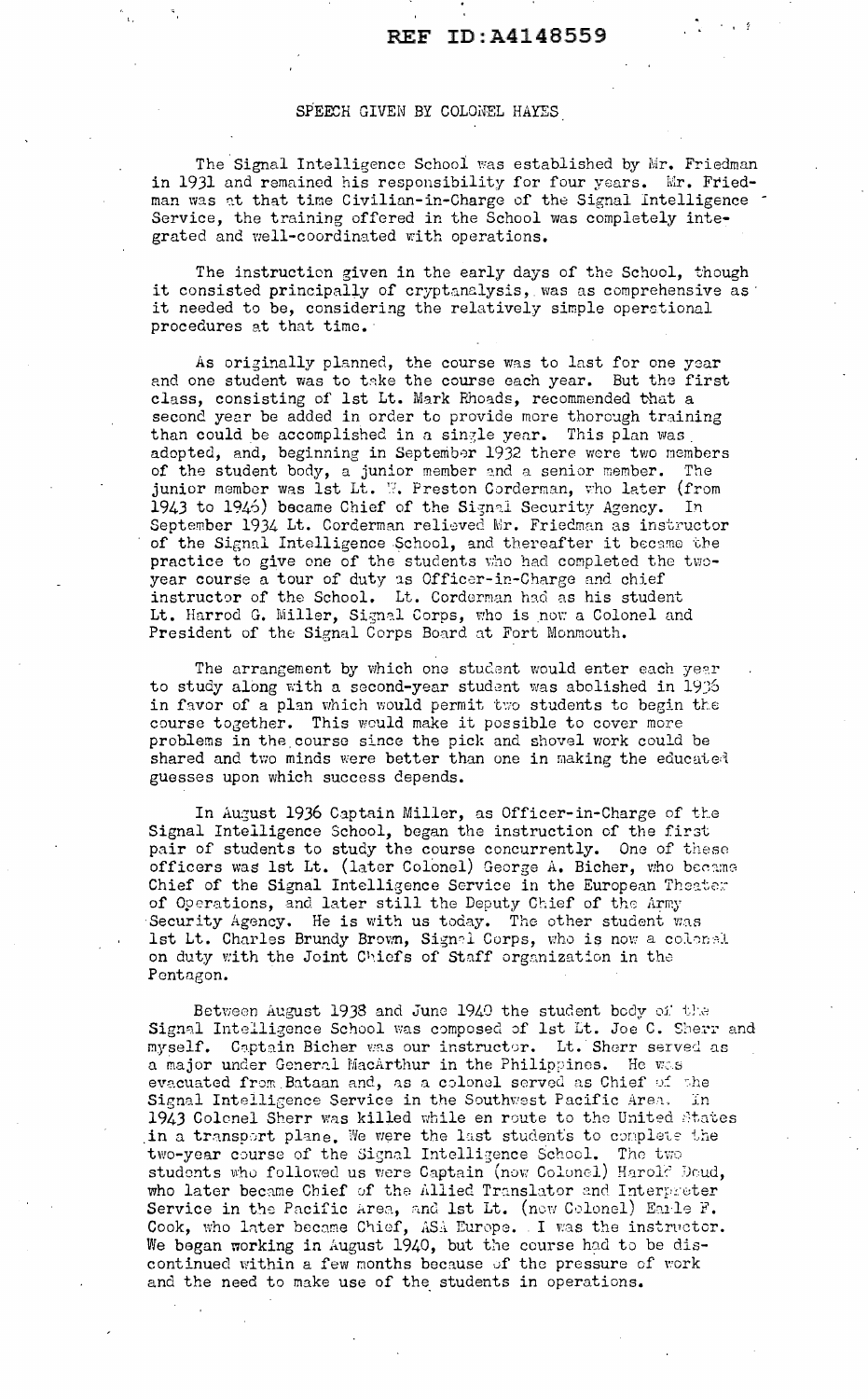$\mathcal{A}^{\mathcal{A}}$ 

 $\mathbf{r}$ 

Two Coast guard students, Lt. Jones and Lt. Rhodes, also took the full two-year course, Jones in 1934-36, and Rhodes in 1938-40.

In the ten years of its existence the School had provided a thorough course of instruction in cryptanalysis and related subjects to nine Regular Army officers. It is interesting to note that of these nine graduates, eight of them performed duties during the war which required signal intelligence training. This is a unique record, I believe, in the Army, which has an unfortunate reputation for training officers for certain specialized work and then never using them in that specialty.

A great many officers were trained by the Signal Security Agency during the war years, but the scope and purpose of this instruction was essentially different. It was specialist training which prepared officers in a single field of the Agency's activities.

Shortly after the end of the war the need to reopen the Sigmal Intelligence School was recognized. Three major changes in concept were apparent.

First, the school needed to have official recognition. The prewar school, mainly because of its size, was lacking in this respect and hence an officer received no credit on his official record for having compreted the course. This did an injustice to the officer concerned as well as to the importance of signal intelligence to the Army. Because tho ASA is neither a separate branch nor technical service, we were faced with a difficult problem in having our school recognized as being on the same status as any basic arm or service school. The best we could get was to have our school recognized as the equivalent, insofar as establishing eligibility for attending higher schools such as the Command and Staff School at Leavenworth. It is now however accepted by any of the arms or services as substitute for their own basic courses.

Second, the scope of the course needed to be vastly increased to include not only all phases of signal intelligence, but signal security as well. The prewar course was aimed principally at giving training in cryptanalysis. Our new objective was to train staff and operations officers who would be capable of commanding large ASA units, directing their operations, and serving as special staff officers in the headquarters of large commands. And, paradoxically, while the scope of the course was to be increased, the time was to be reduced to one year instead of two, as it was felt that a proper balance between training and operational requirements would not permit two years' time to be devoted to school.

Finally, the capacity of the school needed to be vastly increased. We needed to turn out at least thirty officers per course to have any hope of meeting even peace time personnel demands.

And so in July 1947 our school got under way with twelve students. I'm glad to see that the same number are finishing who started.

It was admittedly an experiment, it was new, and we hoped to learn and profit from the experience of this first course in making needed improvements. Now this is not an apology, because I don't feel that any apologies are called for. I do hope, however, that you who are graduates of our first course, who may have seen many particulars in which our course was not up to standard, who may at times have been discouraged or disappointed, I hope that you will give us the benefit of your experience and advice in setting up a better course and better instruction. We shall have a period of four months in which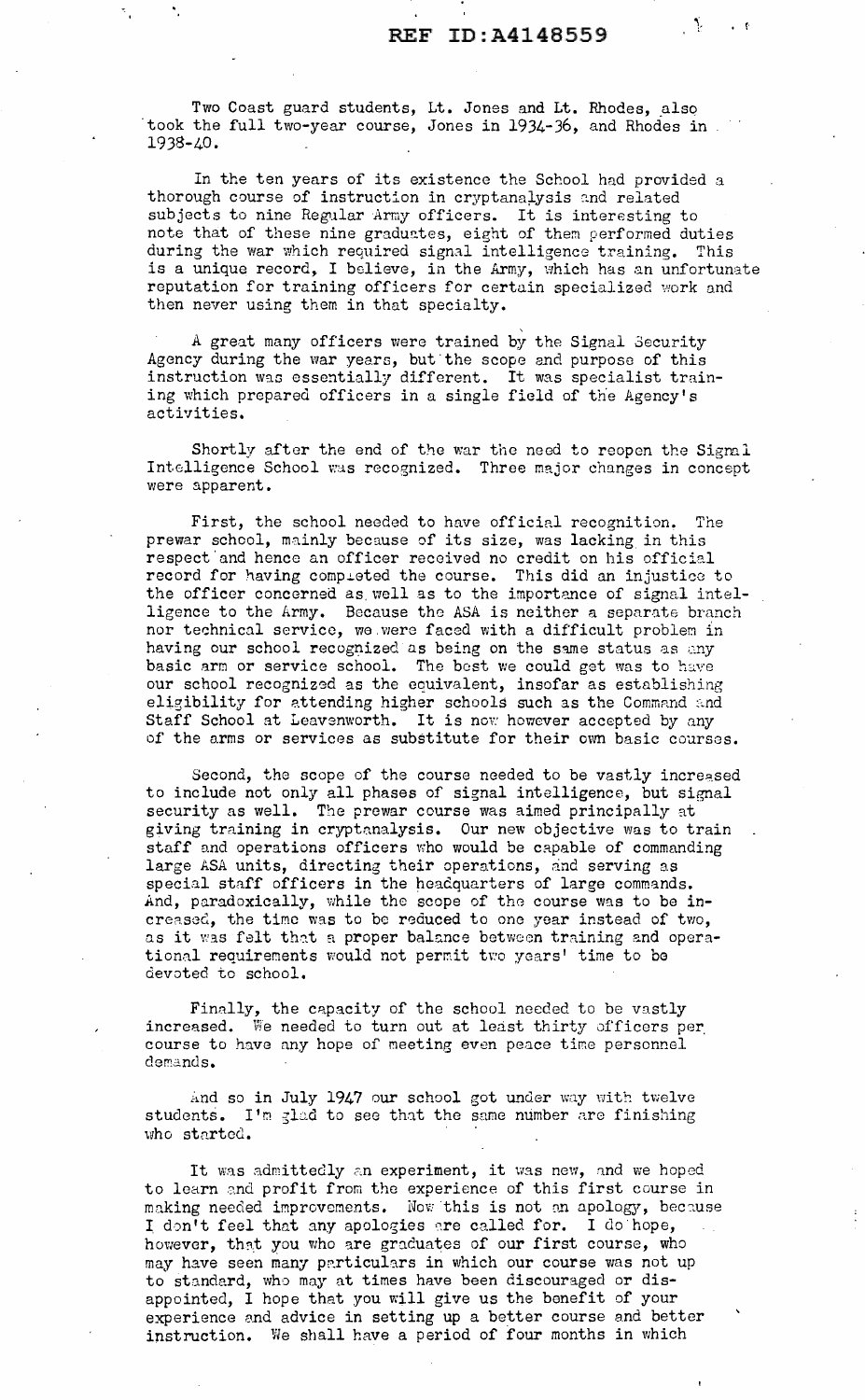to prepare for the next course which starts in September and in the meantime those of you graduates who remain on duty in this area can expect to be called on for your help.

I would like at this time to estend my sincere appreciation. and commendation to all members of the school faculty, to all our instructors, and to the others who gave so much of their time and energy to make this course a success. For many it was another case of that often used phrase in the Army "in addition to you. other duties." It is our hope and our plan that in the future we shall have a permanent and full-time faculty with no other responsibility than to make this school second to none, but for this first course we had no other choice than to make the best of what we had.

And last, but certainly not least, let me extend my appreciation to the graduating class without whose energetic interest and active cooperation our school could never have succeeded. My congratulations to you all and may you have the opportunity to serve your country well and faithfully in the specialty for which you have been trained.

Ń.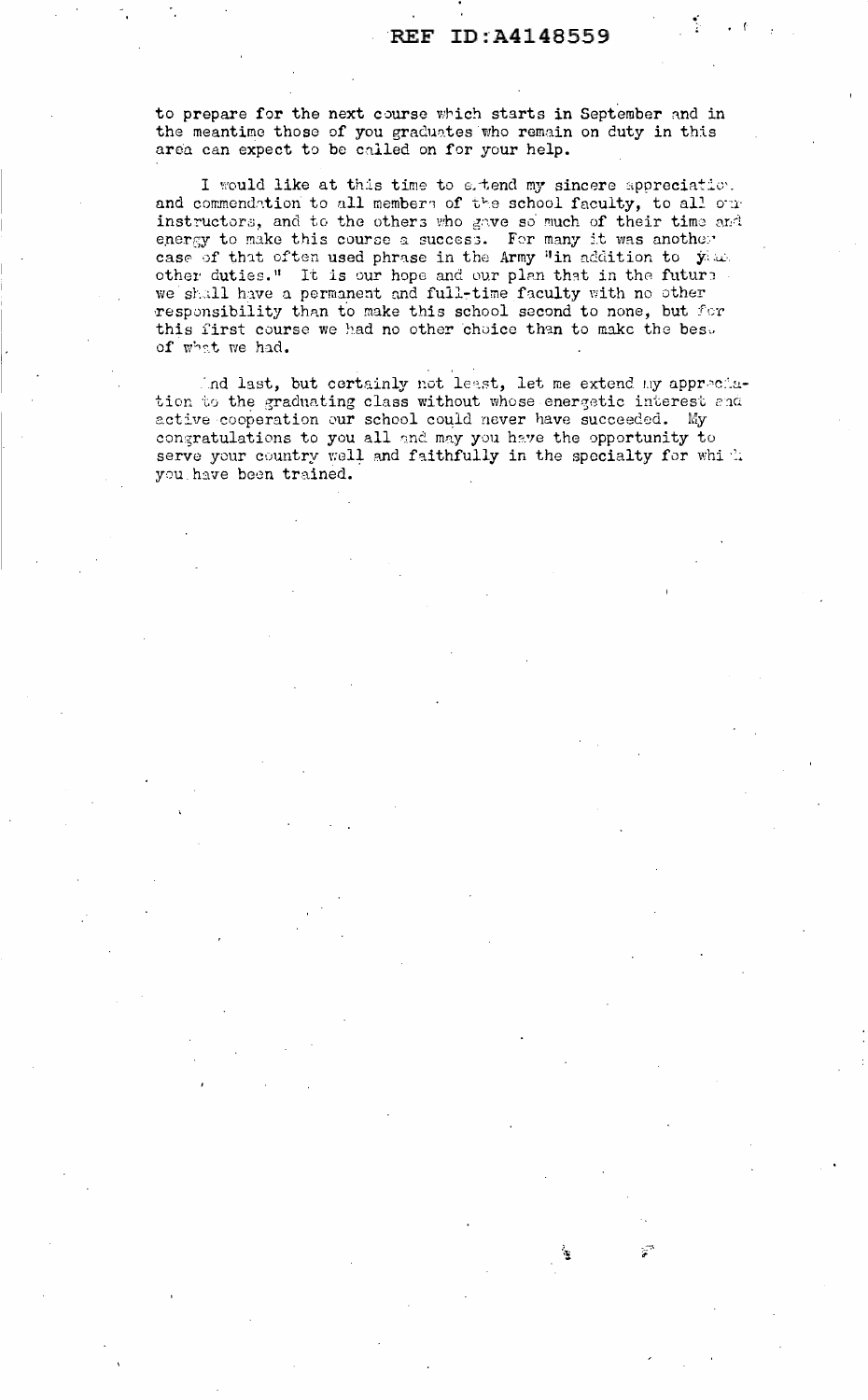1i j~

## NOTES FURNISHED GENERAL CHAMBERLIN FOR USE IN HIS EXTEMPORANEOUS ADDRESS

On 8 May 1945 at Rheims, France, the terms of a military surrender were signed by the Germans which brought to an end the war in Europe,-- a war which we were told by certain persons in these United States that we could not possibly win. Three months and seven days later, on 14 August 1945, we brought to an end the War in the Pacific, -- another feat we were told would be impossible of accomplishment.

It was not by chance that these victories were possible. World. War II was fought with guns and ships and planes, with machines and supplies, and men, and also with propaganda and diplomacy. But not with these alone. The weapon which we used with the most telling effect was intelligence. We had more and better intellizence than our enemies had.

Well, we won the War and active or shooting hostilities ceased, but a cold hostility had replaced them and grows more and more bitter against us. We are threatened today, as we have never been threatened before in peacetime with a very real danger to our security as a nation. We are called upon again to make sacrifices, to invest in government bonds, to give our time to military preparations. In the present battle for security we are as a nation pouring gold and food into Europe. We may have to be ready to back up these investments with men and guns if necessary. Our commitments are worldwide.

Pearl Harbor and our experience in World War II taught us some things about security and the all-important role of intslligence which we have applied and which we are applying today. It is pretty well established, for instance, that "as our positive power to provide national security, that is, military strength, is decreased, the efficiency of our intelligence services must be correspondingly increased in order to insure sufficient advance warning of hostile intent and capabilities to allow mobilization of our national resources." Accordingly, while demobilization and reorganization of the armed forces was taking place, we were planning the revitalizing of the intelligence services of the United States. We are still in the process of perfecting these services so as to prevent another Pearl Harbor.

To this end the Chief of Staff on 3 March 1947 sent to the higher commanders and principal staff officers of the Army a memorandum concerning the intelligence functions and responsibili-<br>ties of the Army. In this memorandum it was directed that each addressee should "impress all appropriate elements within his sphere of responsibility with the importance of an efficient intelligence service within the Army, and by appropriate instructions ind continued field inspection require execution of the general plan" which was cited therein. The General Intelligence Plan promulgated by the Chief of Staff in this directive of 3 March 1947 embodied the following courses of action: (See  $Tab$   $^{\text{II}}A^{\text{II}}$ )

As a member, and a most important member of the intelligence team, the Army Security Agency is charged with the responsibility for the perfecting of that portion of our overall intelligence program which is cohcerned with signal intelligence and communications security.

For the benefit of some of our guests at this exercise, I will outline in very broad terms the general mission of the Army Security Agency. It is a two-fold mission and I'm not sure which half is the more important, so I.don't want any of those present , to draw any inferences from the order in which I give them today.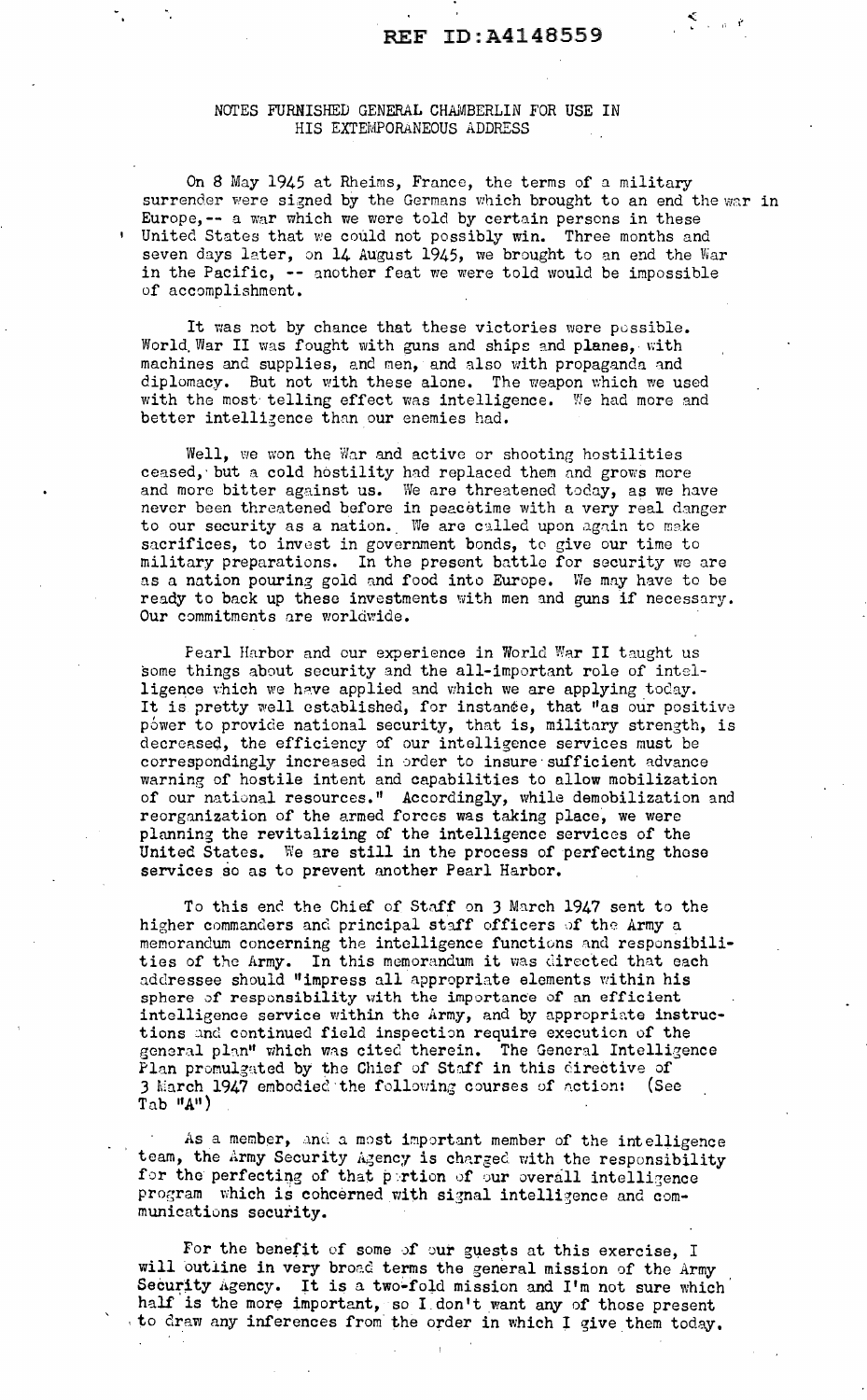$\|\xi\|_{\mathbb{R}^d}$ 

There is, on the one hand, the mission of producing, in time of war, intelligence from a study of the enemy's communications. The technical name we give it is signal intelligence or communication intelligence, and my own experience enables me to tell you that such intelligence is extremely useful and valuable. But, as I have indicated, that is only one-half of the two-fold mission of the Army Security Agency. The other half is the protection of our own communications at all times, so as to prevent the enemy from being successful in his attempts to obtain intelligence from our messages. The technical name we give this phase of the mission is communication security.

One thing I'm sure the graduates here have learned in their studies and have come to appreciate is how and why these two phases of the general mission of the Agency complement and support each other. And the fact that they are so interrelated tells why the Chief of Staff of the Army and his various assistant chiefs look to the Army Security Agency for technical advice on matters in both fields. Some day, perhaps in the not-too-distant future - who knows? - some of today's graduates may find themselves carrying the burden of responsibility for giving proper technical advice. That is why I deem the training they have received in the Army Security Agency School to be of such high importance.

To carry out the mission which has been assigned to it and to meet in a satisfactory manner the increased responsibilities that have been placed upon it, the Army Security Agency must have officers with training and experience - officers who will give their best to and make a career of their ASA assignments.

You gentlemen of the graduating class of the Officers School Division have attended classes eight hours a day for a period of 46 weeks. You have been getting acquainted with the activities of the Agency so that you will be prepared to assume a share of the responsibilities of the Agency. I want to welcome you to our intelligence team, on which you will have an opportunity to contribute in no small measure to the winning of our battle for national security.

(Add any additional personal remarks as deemed appropriate.)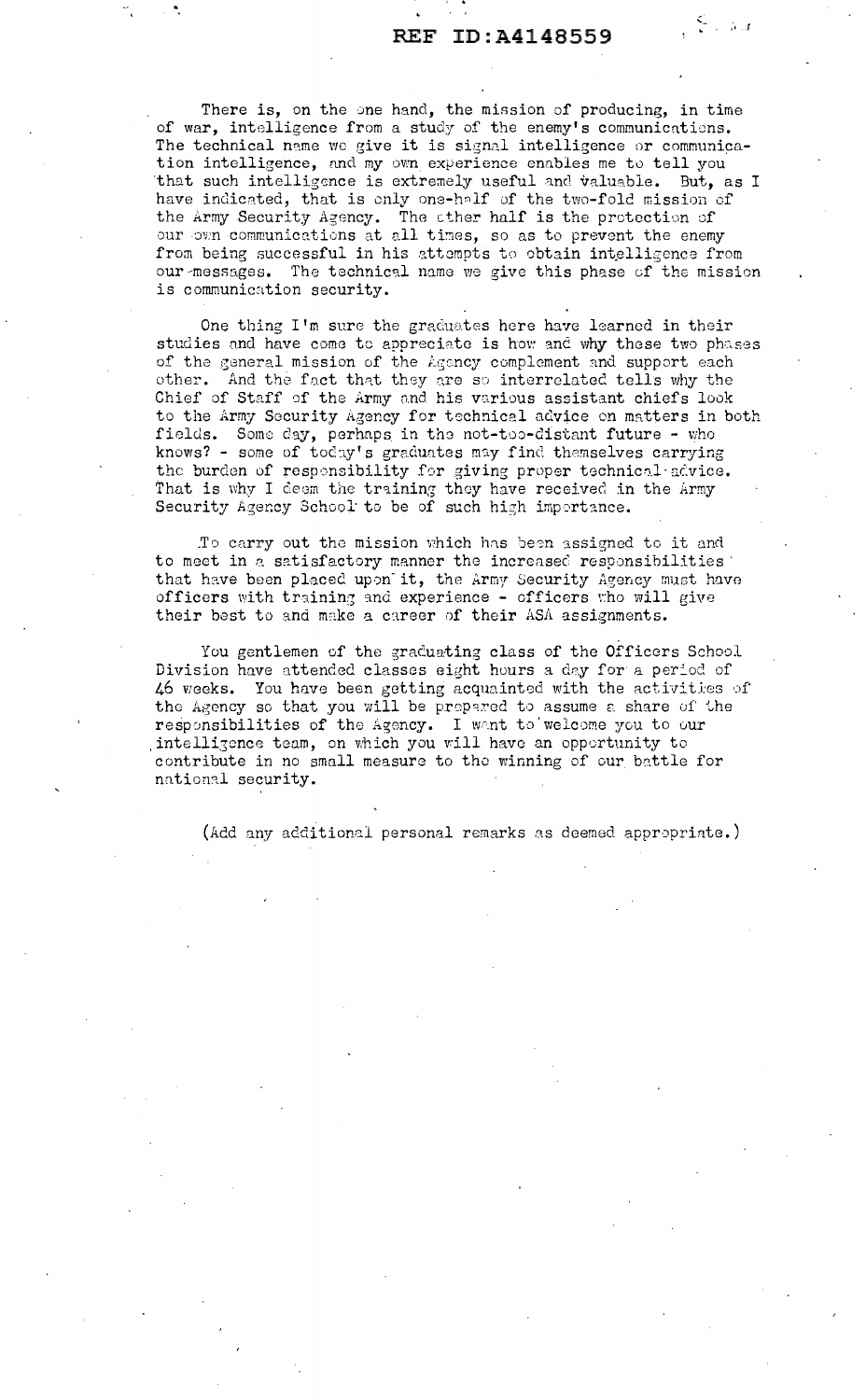## REF ID: A4148559

## WAR DEPARTMENT OFFICE OF THE CHIEF OF STAFF WASHINGTON

3 March  $1^n$ /.

### Subject: Intelligence Functions and Reponsibilities

CTWING CT NOAL! **CG USTET CG USTA CEM OG** 

CG ACFraC **39 CARIBEEAN DEFFNSE COMMAND** 

OC ARMY AIR FORCES

CG ATENY GROUND FORCES

OG ARMIES Z.I. AND M.D.W.

**CG COMMAND AND STAFF COLLEGE** 

GALEFS OF ADMINISTRATIVE AND TECHNICAL SERVICES

1. Resulting from our experiences in two wars and flow. our painful surprise at Pearl Harbor, it has been acknowledged on the highest levels that Intelligence services of the Government mush be rehabilitated and brought to high efficiency. Such actualledge ment has previously been voiced on the general principle teat as our positive power to provide national security, i.e., milatary strength, is decreased, the efficiency of our Intelligence services must be correspondingly increased in order to insure sufficient advance warning of hostile intent and capabilities to allow mobilization of our national resources.

2. Prescoupation with problems of demobilization and reorganization has absorbed greatly the time and thought of the higher commanders and principal staff officers during modent months. It is desired now to draw the attention of these officers to the impertance of placing Intelligence on the priority level which is required in national interests.

3. Progress in the improvement of the efficiency of the Intelligence services has been attained since the postwar reorganization of the War Department through the application of various recommendations of Boards of officers and investigating committees. There are, however, certain fundamental difficulties which tend to retard full recognition of the importance of Intelligence in our national defense structure. These are:

a. A lack of full understanding and appreciation on all levels, from the War Department to the lowest troop echelon, of the scope and vital importance of Intelligence to national security.

b. Assignment of inexperienced personnel to Intelligence duties, lack of stress of Intelligence training in all echelons; frequent turnover of trained personnel on Intelligence duties, thus sacrificing benefits of experience and continuity; and inadequate incentive to attract and continue on Intelligence duty the highest type of military personnel.

c. Curtailment of Intelligence personnel available for collection, evaluation, and dissemination of Intelligence.

4. A long-term plan has recently been approved which, if applied progressively by commanders and staffs of all echelons, should result in the elevation of the Intelligence Service to the level of priority it demands in our scheme of national preparedness. This plan is:

TO:

government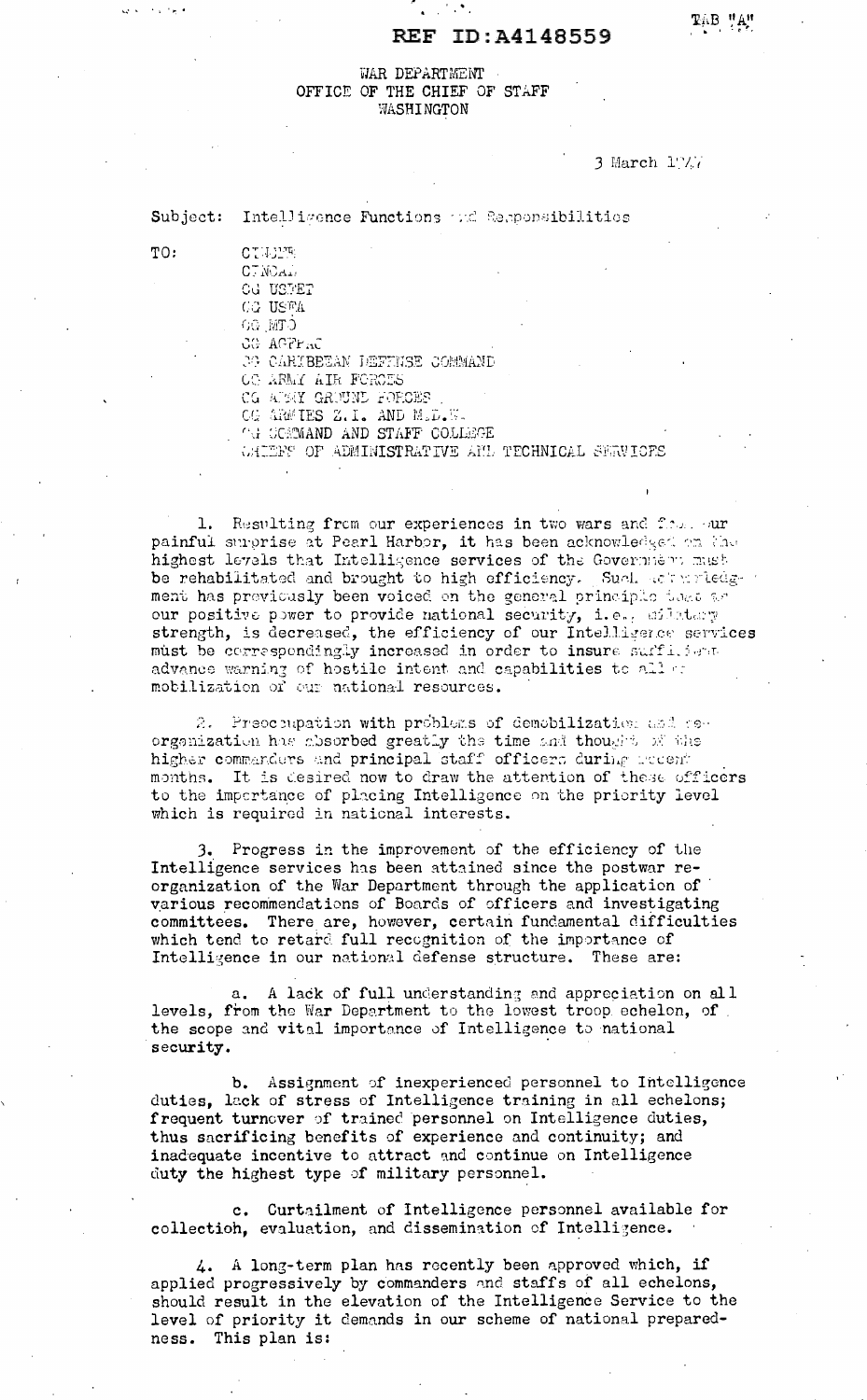## REF ID: A4148559

 $\mathbb{R}^n$  , and

a. Centinuing review of the curricula and field inspection of instruction in all army schools by appropriate commanders and by the Director of Organization and Training and the Director of Intelligence in cooperation, to insure that the courses in Intelligence training emphasize the importance of Intelligence and are adequate and consistent with the mission of the schools.

March 1960-20

b. Continuing review of programs and field inspection of training by appropriate commanders and by the Director of Organization and Training and the Director of Intelligence in cooperation, to insure that Intelligence training in the service is adequate and appropriate to the mission of the units concerned.

Initiation and monitoring by the Director of Intel $c_{\bullet}$ ligence, WDCS, of continuing review by the Joint Intelligence Committee (with Juint Chiefs of Staff approval) of instruction in the schools under control of the Joint Chiefs of Staff to insure that Intelligence is adequately stressed, and that the Intelligence courses are adequate and consistent with the mission of the schools.

C. Continuing emphasis by the Secretary of War and the Chief of Staff in testimony before the Congress and in conferences with military commanders of the vital importance of Intelligence in our national preparedness.

e. Establish the principle at the earliest practicable date that a recuirement for assignment to Intelligence positions will be the prior completion of a service school Intelligence course, or equivalent war experience, appropriate to the position; the detailed plan to be eriginated by the Director of Intellizence along the following general lines:

> Unit positions below division and numbered Air Force level:

Special Service Schools

Positions including and above the division and numbered Air Force level, excepting the War Department General Staff and Military Attaches:

General Service Schools

Senior positions above. division and numbered nir Force levels and including a War Department and Military. Attaches:

Strategic Intelligence School.

 $f_{\bullet}$ Continued monitoring of assignment of officers to Intelligence positions by appropriate commanders and by the Director, Personnel and Administration, and the Director of Intelligence to obtain greater stability of Intelligence organization and increased length of duty tour.

g. Continued review by the Director of Organization and Training and the Director of Intelligence of tables of organization and allotments to insure that Intelligence positions are accorded same prestige of rank as are operations, war planning and supply positions.

h. Continuing review by appropriate commanders and by the Director of Organization and Training and the Director of Intelligence to avoid assignment to Intelligence officers of duties which prevent proper performance of their intelligence functions.